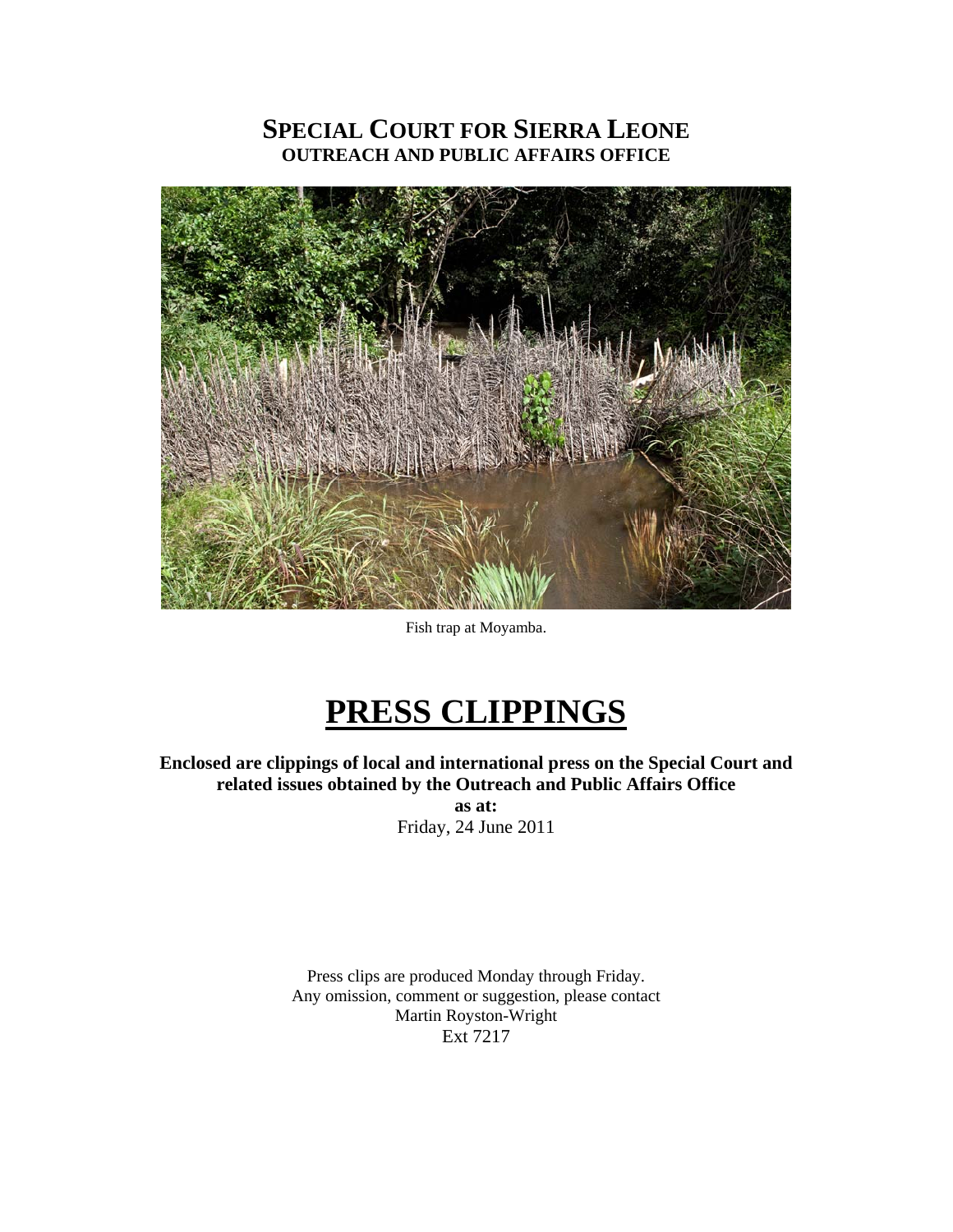| <b>Local News</b>                                                                |             |
|----------------------------------------------------------------------------------|-------------|
| A Message to the AU: Why Justice Matters / Sierra Express Media                  | Pages 3-4   |
| <b>International News</b>                                                        |             |
| Robin Vincent Obituary / The Guardian                                            | Pages 5-6   |
| Ex-Women's Minister Guilty of Genocide, Rape / BBC Online                        | Pages 7-8   |
| Long-Awaited Trial of Khmer Rouge Leaders Set to Start / Deutsche Presse-Agentur | Pages 9-10  |
| ICC Sets Date for Gaddafi Arrest Warrant Ruling / BBC Online                     | Page 10     |
| Mututho Summoned Over ICC Remarks / Kenya Broadcasting Corporation               | Page 12     |
| War crimes: The World Has Seen the Evidence. Now We Must Act / The Guardian      | Pages 13-14 |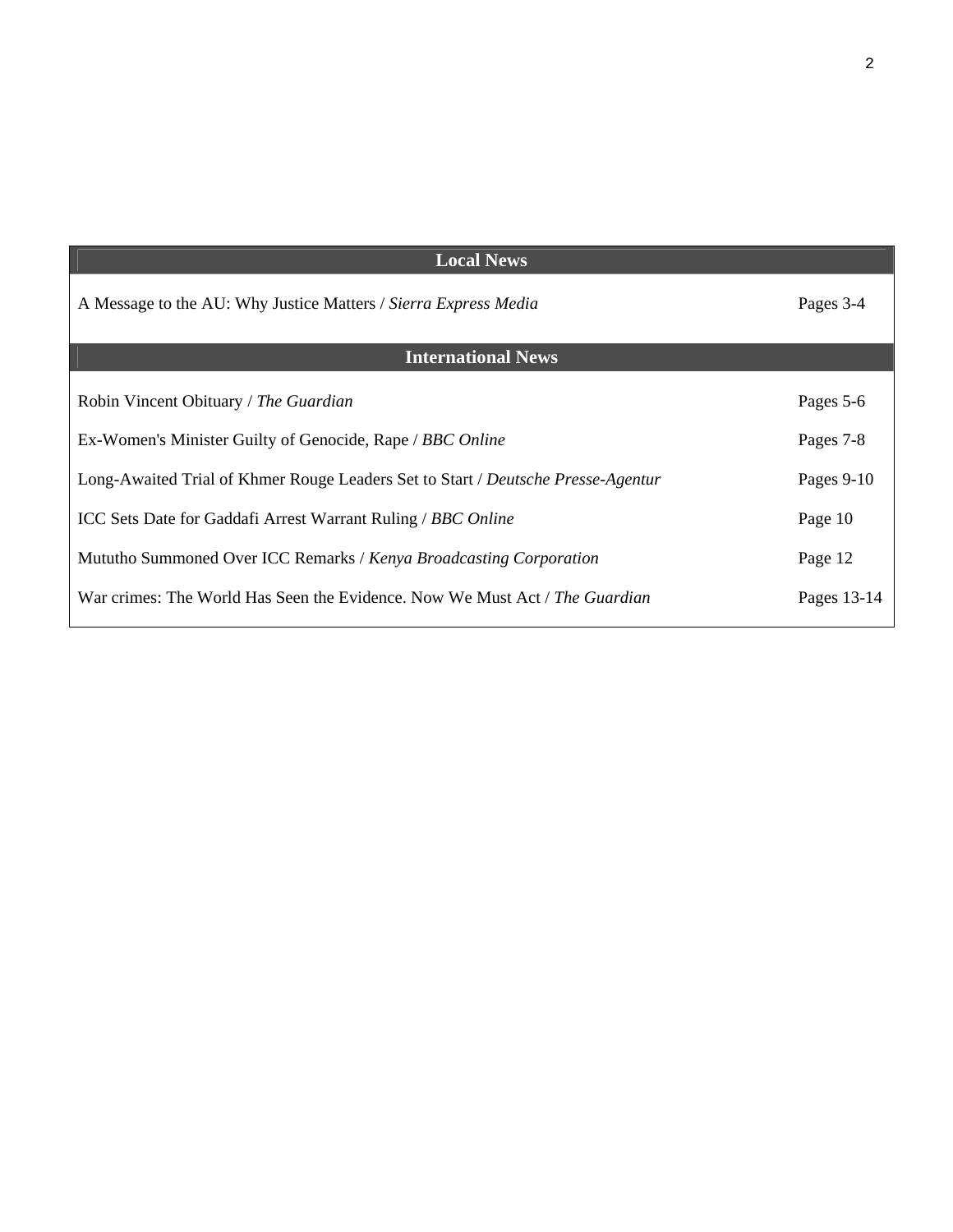Sierra Express Media Thursday, 23 June 2011

#### **A Message to the AU: Why Justice Matters**



When African leaders assemble in Malabo, Equatorial Guinea on June 30 for the African Union summit, they will discuss numerous challenges confronting the continent. No doubt economic and political issues will take center stage, but international criminal justice is also likely to be in the spotlight.

More than 125 African-based civil society organizations from more than 25 countries have come together to urge African leaders to use this important opportunity to show their support for the International Criminal Court (ICC) and to press for cooperation with the court. I am proud to be part of that effort.

When the ICC issued arrest warrants for President Omar al-Bashir of Sudan for genocide, war crimes, and crimes against humanity committed in Darfur, the AU expressed deep concern over the warrants. It pressed the UN Security Council to suspend the case and when it didn't, the AU called on African states not to cooperate with arresting President al-Bashir. Meanwhile, the AU chairman repeatedly criticized the court for targeting Africans.

By working to create the ICC and ratifying the Rome Treaty, which established the court, African ICC states parties made a giant step forward in ending the culture of impunity on the continent. We cannot afford to reverse the gains we have made by withdrawing our support from the ICC.

It is a fact that all situations under ICC investigation to date are in Africa, which has been a source of disquiet among some observers. However, the number of African cases is also a manifestation of the growing African commitment to justice. It is true that international justice has yet to be applied evenly around the globe. But civil society organizations believe Africa should build on its support for accountability as opposed to scaling down its resolve because others have failed to demonstrate their commitment or have managed so far to avoid judicial scrutiny.

Over the last decade, the governments of Sierra Leone, Nigeria, and Liberia, among others, have demonstrated a genuine commitment to promoting international criminal justice. By asking the United Nations to set up a special court to try those most responsible for the heinous crimes during the decade-long civil war in Sierra Leone, my government and the people of Sierra Leone joined their counterparts in Rwanda in calling for an end to impunity on the continent.

Nigeria was not only in the first batch of 13 countries whose voluntary financial contributions helped establish the Special Court for Sierra Leone, but it also handed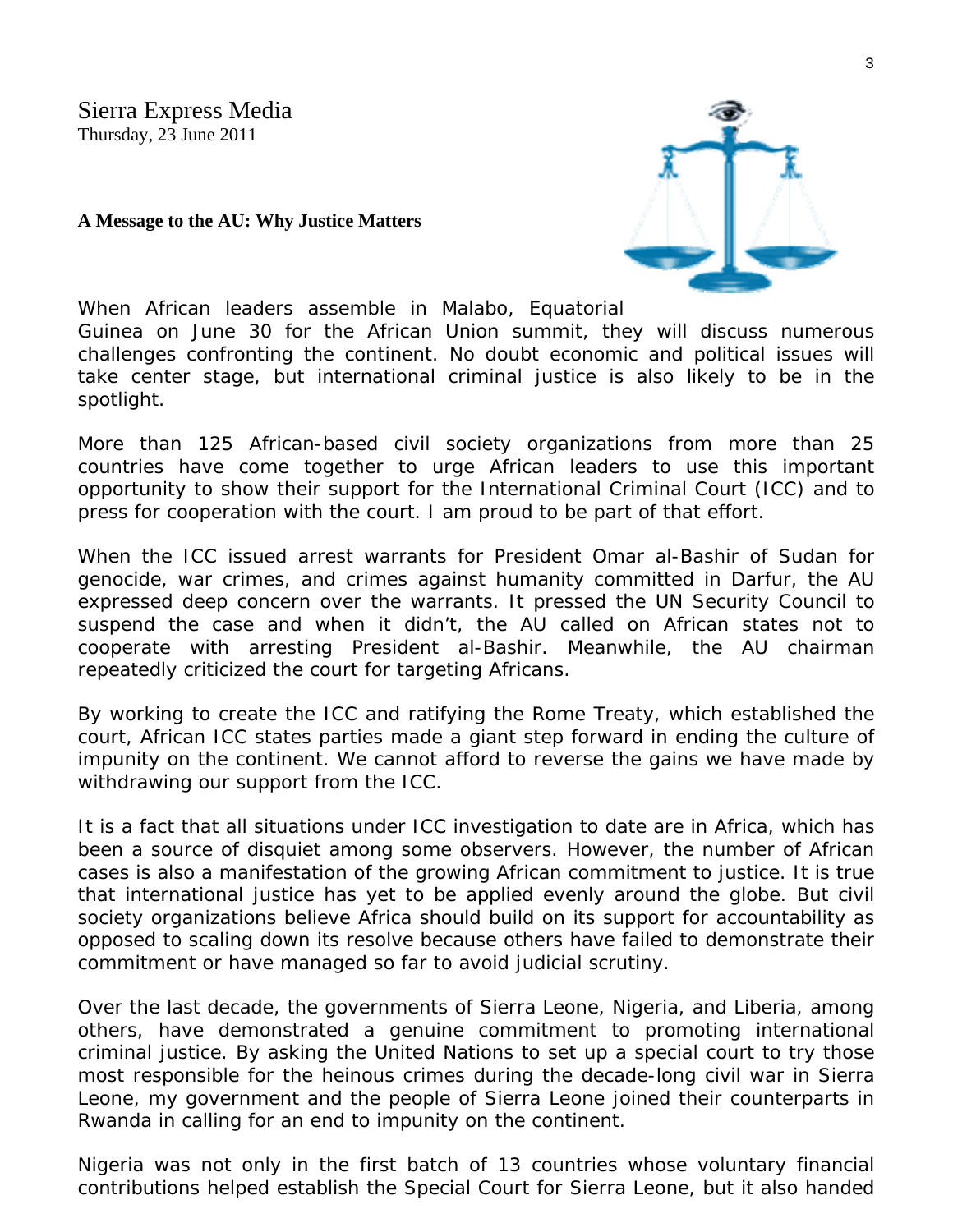over Charles Taylor, then a fugitive in Nigeria, to the court at the request of President Ellen Johnson-Sirleaf of Liberia.

These are very significant contributions, but continued resolve to support justice for victims by West African governments is needed. Ahead of the AU summit, our civil society organizations from across the continent issued a report which calls for African ICC states parties to undertake a range of actions to support justice for serious crimes.

Specifically, we urge states to press the AU to work to extend the reach of international justice, not to curtail it. We urge the AU to direct any outstanding concerns about suspending ICC cases to the Security Council, and not the court, which has no authority to defer cases. We call for the AU to hold further consultations on challenges related to the anticipated expansion of the African Court of Justice and Human Rights to prosecute grave crimes to ensure that any expansion does not impede the ICC's role as a crucial court of last resort.

Concerns also have been expressed about the Security Council resolutions about Libya. But we hope that the AU will make a distinction between the issue of the use of force in Libya and the ICC's distinct judicial process as a result of the Security Council's referral. Finally, we call for African states to support the election of the most qualified candidate as the next ICC prosecutor through a fair and merit-based process.

Africans believe that continued cooperation with the ICC will strengthen regional efforts both to promote peace and justice and to encourage economic and institutional development. African leaders should make the right decision by siding with their people at next week's summit!

*By Ibrahim Tommy. Ibrahim Tommy is the Executive Director of the Center for Accountability and Rule of Law (CARL) – Sierra Leone*.

*Note: Ibrahim Tommy was a staff at the Press and Public Affairs Office.*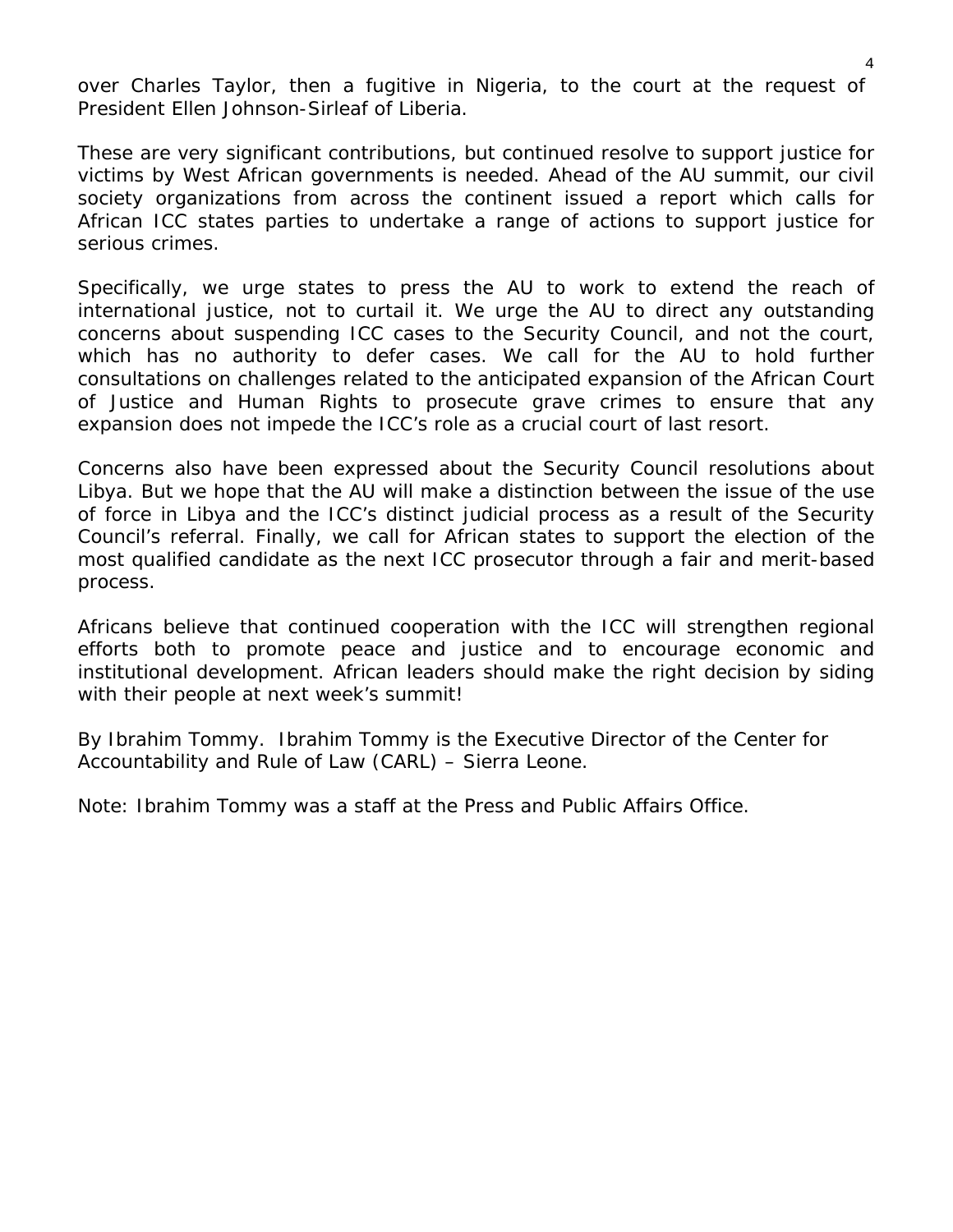### The Guardian

Wednesday, 22 June 2011

#### **Robin Vincent obituary**

Legal pioneer who brought justice to war-torn Sierra Leone



*Robin Vincent stood up to judges and bureaucrats with rational argument* 

Robin Vincent, who has died of cancer aged 67, was an unsung hero of the international justice movement. At the time it

was faltering after 9/11, he stepped out of the genteel environs of the Lord Chancellor's Department into war-torn [Sierra Leone,](http://www.guardian.co.uk/world/sierraleone) and not only set up an international court there, but made it work.

His achievement was such that the [United Nations](http://www.guardian.co.uk/world/unitednations) turned to him again, in desperate need of his expertise, to get the Lebanon Tribunal (dealing with the assassination in 2005 of the Lebanese prime minister [Rafik Hariri\)](http://www.guardian.co.uk/news/2005/feb/15/guardianobituaries.syria) off the ground. Today, with the former Bosnian Serb general Ratko Mladic arrested, the Libyan leader Muammar Gaddafi indicted, and a verdict imminent on the former Liberian president Charles Taylor, the principle of putting political and military leaders on trial for crimes against humanity seems accepted, but only because there is proof that it can work in practice. That proof owes much to Robin's managerial skill, belief in justice and sense of fair play.

Robin was Worcester-born and bred, a lifelong cricketer who went straight from school into the courts service, starting as a deputy clerk to the county justices. His rare ability to deal with the egos of lawyers and judges and run a courtroom, while juggling jurors and ushers and listing officials, was soon noticed and he advanced steadily to the chief clerkship of the crown court in Birmingham and then in Manchester.

The Lord Chancellor's Department then brought him in 1986 to London, where he headed several divisions (including judicial appointments) before leading the Court Service Agency from 1993 until 2001. It was then that the British Council realised that his unusual skill was exportable, and dispatched him to cities in Russia to train court administrators. Robin had found his mission – to bring justice to places where it had been absent for too long.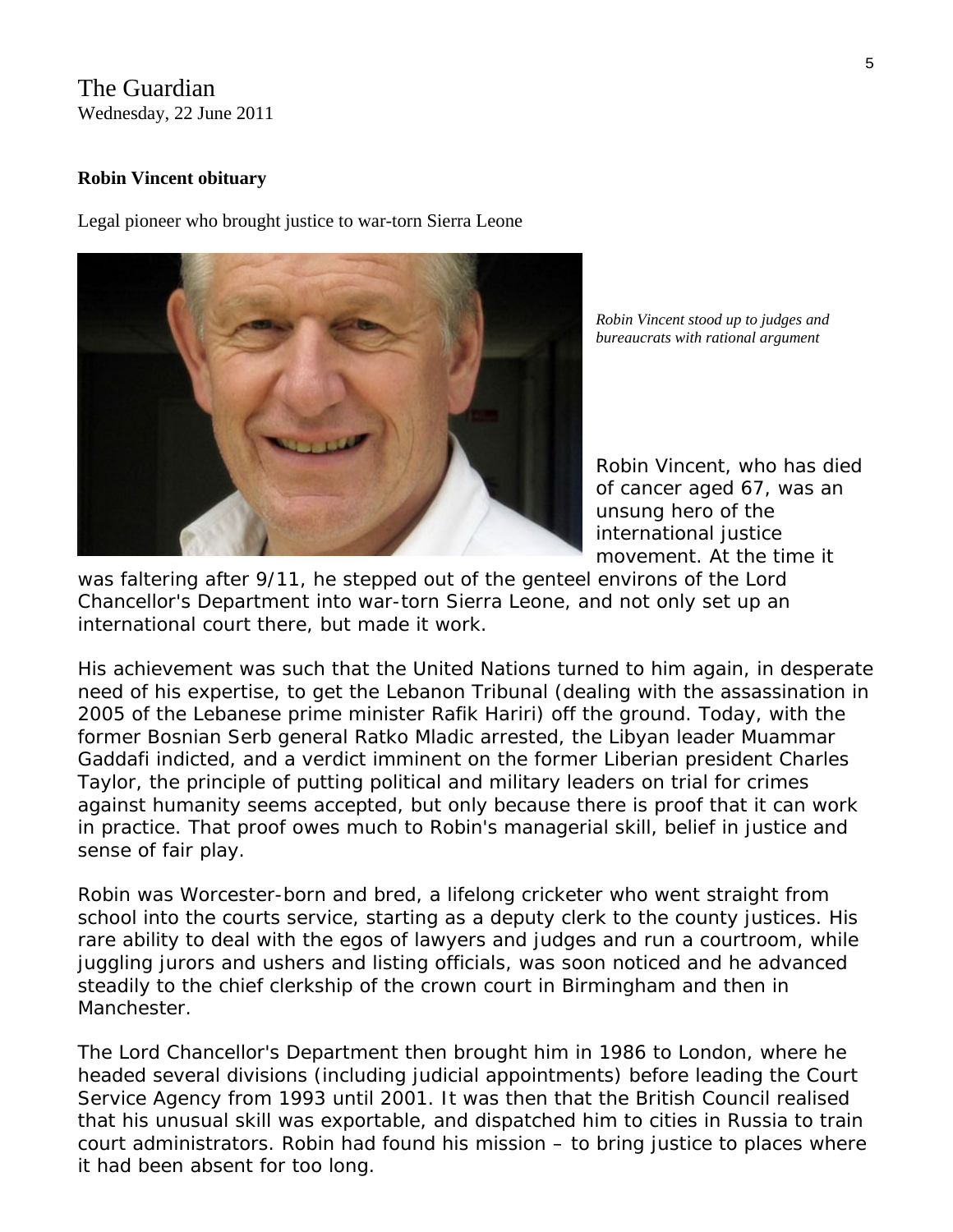Bringing it to the aftermath of the war in Sierra Leone – one of the world's poorest nations – was one of the UN's biggest challenges. He helped to design a hybrid court which would sit not in the safety of The Hague but at the scene of the crime, with international judges and prosecutors working in tandem with Sierra Leone appointees. He became the registrar of the special court for war crimes, and from 2002 to 2006 he oversaw the building of its prison, its legal offices and its courtrooms in Freetown, and organised its trials and appeals, which have contributed to the development of international criminal law, notably on the illegality of recruiting child soldiers and the invalidity of amnesties for those chiefly responsible for crimes against humanity.

Freetown was still a hazardous place when the court began its work in December 2002, especially with the prevalence of malaria. Several bouts did not stop Robin. With his assistant Robert Thompson, he recruited and trained a team of officials and dealt calmly but cunningly with UN bureaucracy, local corruption and overdemanding judges. His work on the ground was interspersed with flights to New York to argue for resources to keep the court in business.

At one point he sent a list of essential demands direct to the UN secretary general, Kofi Annan, threatening to resign if they were not met. "You shouldn't resign, old chap," said a visiting stuffed-shirt from London. "You won't get your 'k'." "I don't give a damn about my 'k'," replied Robin, "I only care about my court." Annan came through with the necessary resources, and in 2006 Robin was appointed CMG. He had been made CBE in 2001.

It was my privilege, as the court's first president, to work with Robin, most importantly to establish a defence office headed by a "principal defender", in order to correct the organisational bias in favour of the prosecutor that had been apparent at Nuremberg and in early tribunals in The Hague. This became a precedent for later courts. Robin also set up a successful programme to explain the court's work in schools and at public meetings throughout the country. Transparency was a feature of his management style. When the rebel leader Foday Sankoh died of natural causes in our prison, Robin's thorough and quickly published report into his death prevented conspiracy theories from taking hold.

Robin was a joy to work with, and (his staff attest) to work for. A humble man (except when sledging Australians over cricket), he stood up to judges and bureaucrats with rational argument against their claims of privilege or red tape. He was full of good humour and kindness, and sponsored an extraordinary local football team of limbless victims (mutilation had been a favourite rebel tactic). Asked the secret of his successful court management, he said: "A registrar should be like the referee at the football match which ends with the crowd asking 'where's the ref?' Because he did such a good job, they never noticed him."

Robin is survived by Hazel, his wife of 40 years, along with his two sons, Mark and Steven, and four grandchildren. Until his service abroad, he was a first team player with Stockport Georgians Cricket Club.

### *• Robin Anthony Vincent, legal manager, born 27 February 1944; died 12 June 2011*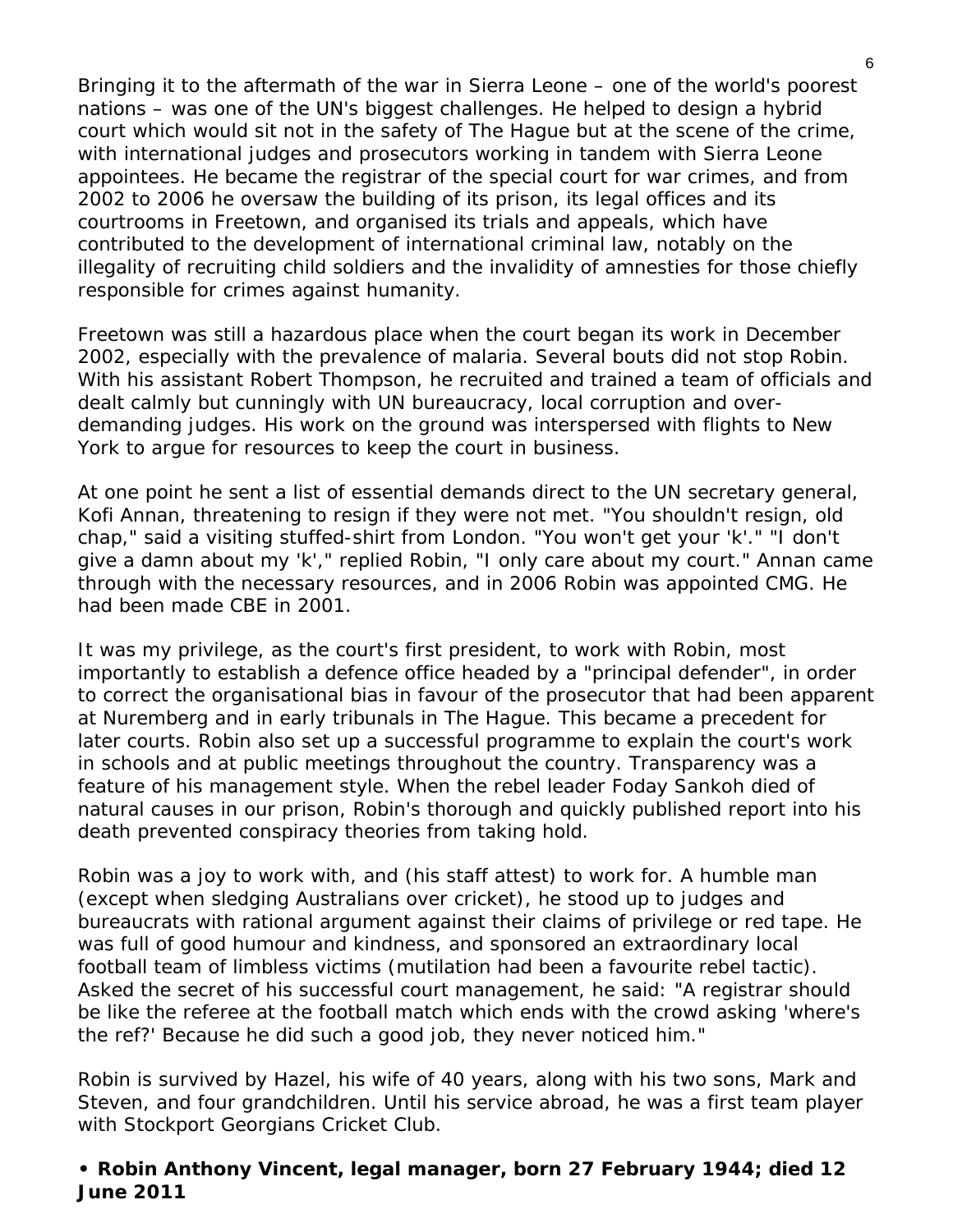BBC Online Friday, 24 June 2011

### **Rwanda: Ex-women's minister guilty of genocide, rape**



*Hundreds of thousands of people died in the genocide* 

A former Rwandan women's minister has been sentenced to life in prison for her role in the genocide and the rape of Tutsi women and girls.

Pauline Nyiramasuhuko, 65, is the first woman convicted by the UN-backed tribunal for the Rwanda genocide.

She was found guilty, along with her son and four other former officials, after a 10 year trial.

Some 800,000 ethnic Tutsis and moderate Hutus were killed during the 1994 massacres.

Nyiramasuhuko, who was family and women's empowerment minister, was accused of ordering and assisting in the massacres in her home district of Butare in southern Rwanda.

The prosecution at the International Criminal Tribunal for Rwanda (ICTR) accused her of taking part in the government decision to create militias throughout the country. Their mission was to wipe out the Tutsi population as fast as possible.

Militias flown in

Along with her son, Arsene Shalom Ntahobali, who was in his early 20s at the time, she was also accused of organising the kidnap and rape of Tutsi women and girls.

Ntahobali, who was in his early 20s at the time of the genocide, was also found guilty and sentenced to life.

Four other local officials got between 25 years and life in prison.

BBC East Africa correspondent Will Ross says Nyiramasuhuko showed no emotion as she was sentenced.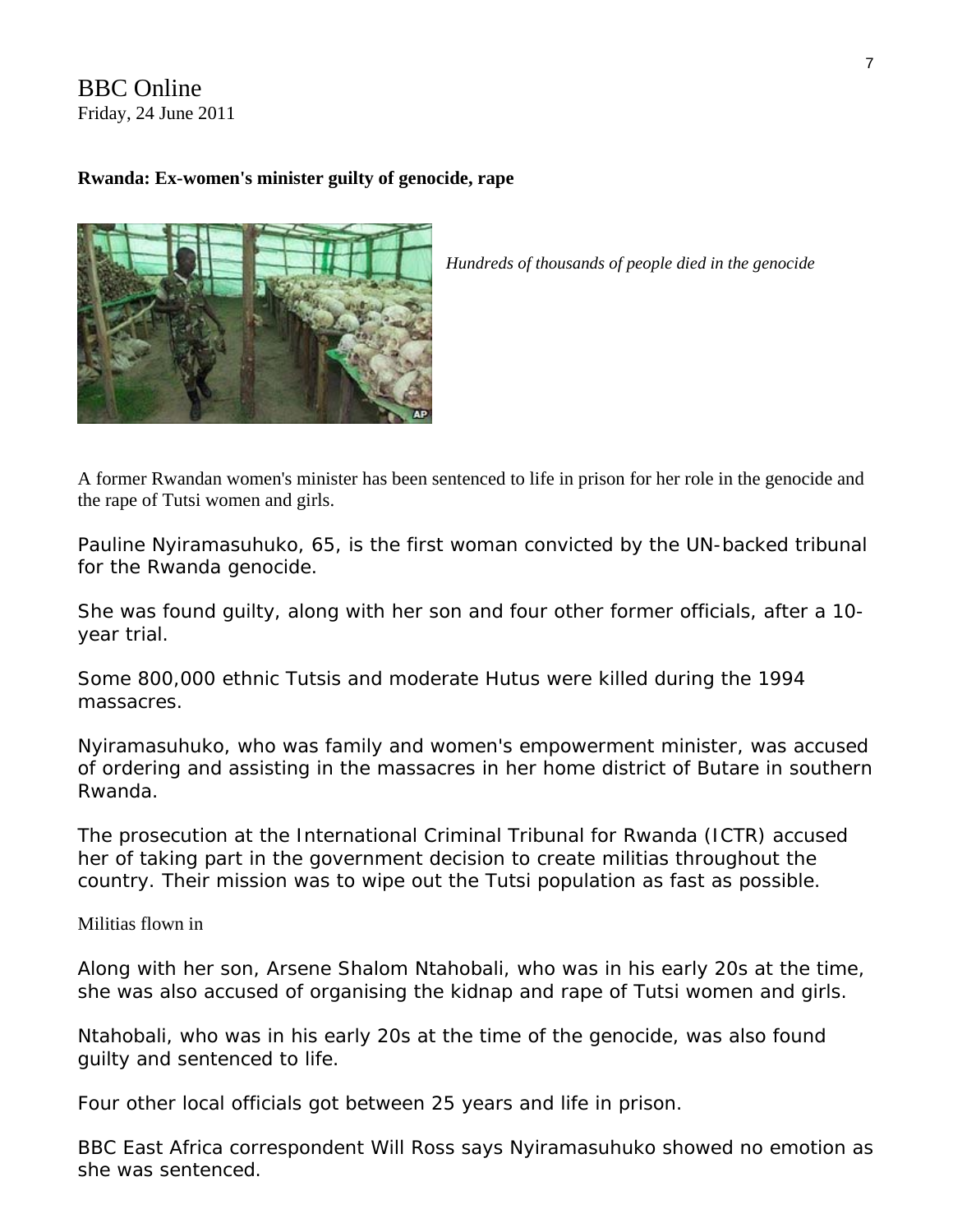She was found not guilty of murder and public incitement

She had denied all the charges.

The trial opened in 2001 and was one of those used by the Rwandan government to highlight the slow pace of justice at the tribunal, based in Arusha, Tanzania.

Butare was once home to a large mix of Hutu and Tutsi people, and there was some resistance there to the orders to carry out the massacres.

The government of which Nyiramasuhuko was a member dismissed the most senior district official - a man who opposed the genocide. He was never seen again.

When he was replaced, the massacres began and militias were flown in from the Rwandan capital Kigali to assist.

Nyiramasuhuko was accused of requesting military assistance to proceed with the massacres in her home commune.

The prosecution says along with her son she often forced people to undress completely before loading them on to trucks and taking them to their deaths.

Our correspondent says that although she was the only woman on trial for genocide before the ICTR, many other women have been convicted of genocide in Rwandan courts.

Two nuns were found guilty of participating in the genocide by a court in Belgium.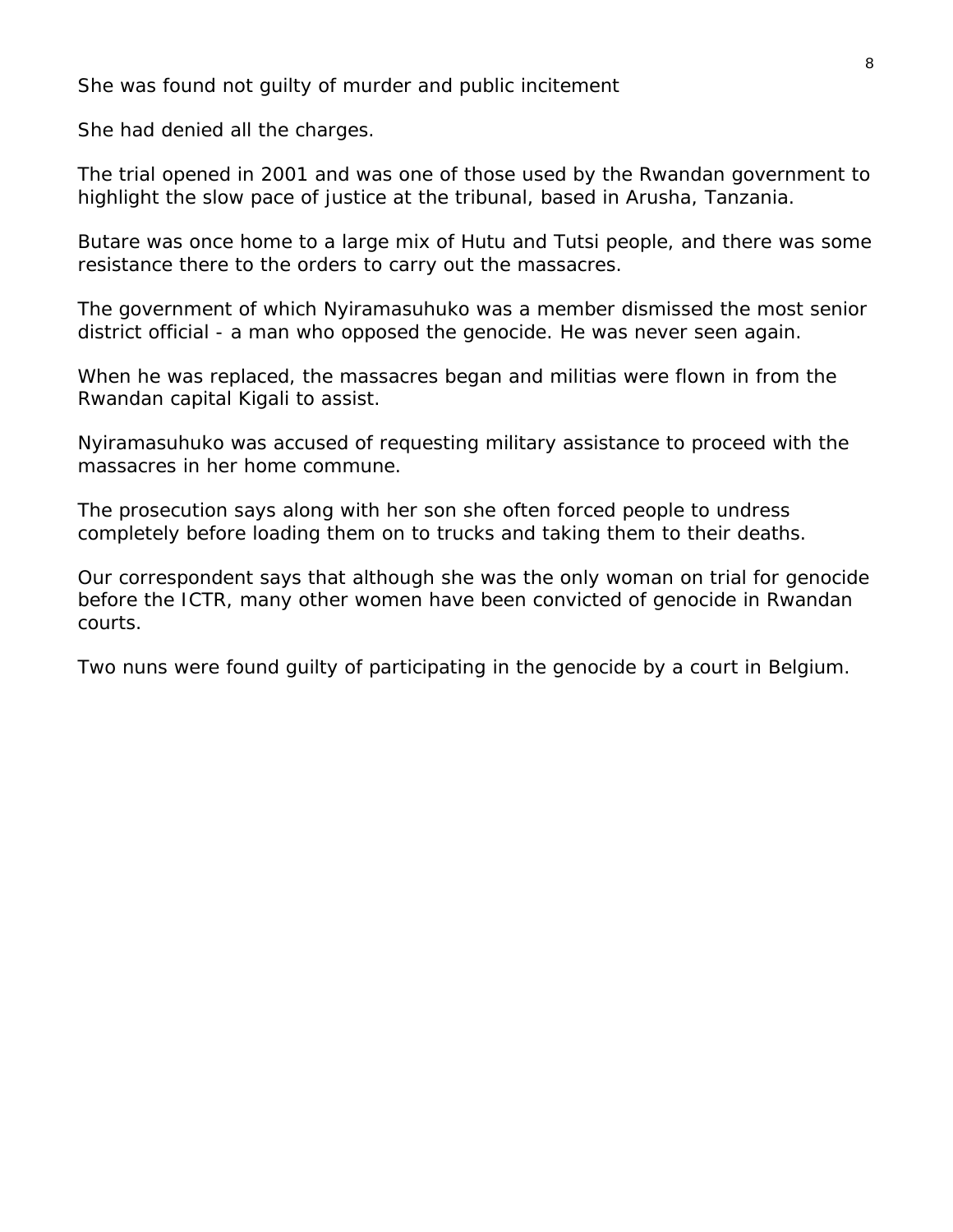# Deutsche Presse-Agentur

Friday, 24 June 2011

### **PREVIEW: Long-awaited trial of Khmer Rouge leaders set to start**

### By Robert Carmichael



*Former Khmer Rouge prisoner Mom Kimsen (C-R), shows her portrait on display at Tuol Sleng Genocide Museum (S-21 prison), in Phnom Penh, Cambodia, 31 May 2011.* 

The Trial Chamber of the Extraordinary Chambers in the Courts of Cambodia (ECCC) has announced that the initial hearing in Case 002 will commence on 27 to 30 June 2011. The indicted persons in Case 002 are former Head of State Khieu Samphan, former Deputy Prime Minister in Charge of Foreign Affairs. Ieng Sary, former Deputy Secretary of the Communist Party of Kampuchea Nuon Chea and former Minister of Social Affairs Ieng Thirith. EPA/MAK REMISSA

Phnom Penh - The mass grave lies just a few kilometres off national road 5, which connects Phnom Penh to Battambang town in western Cambodia. Villagers tell you this was a Khmer Rouge prison and that many thousands died here.

There is little to indicate that today. This place, the former Chong Chrouy Prison, is a five-minute walk off a narrow dirt road and is overgrown with bushes. Crumbling concrete fragments are all that remain of its buildings; shallow depressions in the earth mark the burial pits.

Villager Puon Kosal, 23, says that when he was a boy, there were too many holes to count and the ground was littered with bones.

'Now there aren't many left,' he says, pointing out a scrap of clothing sticking out of the ground at a place the villagers call 'the prison of ghosts.'

'The old people say many died,' he says.

The Documentation Center of Cambodia, a genocide research organization, estimated in a 1998 survey that 70,000 to 100,000 people are buried here in hundreds of mass graves.

It is impossible to know the true figure because Chong Chrouy Prison was not excavated, but villagers say large numbers of people died here during the 1975-79 Khmer Rouge rule. There are similar sites across Cambodia.

On Monday, the trial of the four surviving leaders of the Khmer Rouge, who stand accused of responsibility for the deaths of up to 2.2 million people, is to begin in Phnom Penh before a UN-backed tribunal.

The four are party ideologue Nuon Chea, known as Brother Number Two; then-head of state Khieu Samphan; foreign minister Ieng Sary; and his wife, social affairs minister Ieng Thirith.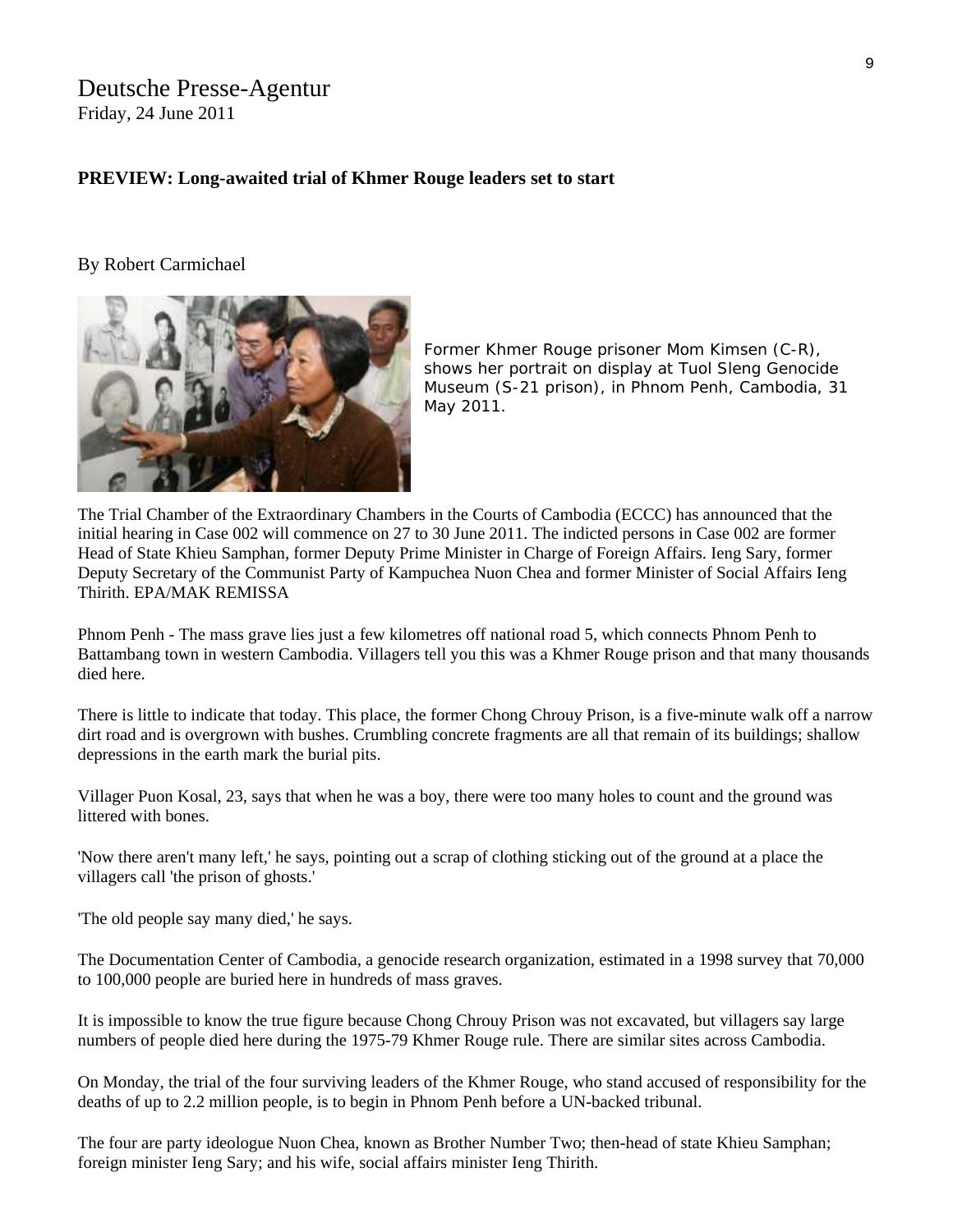They are accused of genocide, crimes against humanity, war crimes, murder and an array of other charges. The four deny all the charges.

It has taken three decades to try them. Although Monday's hearing is to be procedural rather than evidential, it is a landmark, says the Documentation Center's director, Youk Chhang, whose organization has provided half a million documents to the court.

He says this trial, the second held by the court, was the 'most important for me and I think for most Cambodians,' he says. 'We all know these four [defendants]. They do not accept, they put all the blame to their subordinates, and they blame others.'

Youk Chhang says the trial 'will help us to put this [period] behind us and move on.'

Last year, the court jailed the regime's security chief, Comrade Duch, for 30 years after finding him guilty of war crimes and crimes against humanity. Duch has appealed his conviction.

But case two, which is to have its first hearing Monday, is more complicated in a number of ways, one being that Duch ran a prison where suspected enemies of the revolution were tortured and later executed. In short, he was an implementer of policy.

But the defendants in case two are charged with devising policy, which puts them at a remove from Duch's handson role.

Clair Duffy with the Open Society Justice Initiative, which is funded by US billionaire George Soros and monitors the tribunal, says defence teams at other trials involving alleged senior leaders have used that distance to claim their clients lacked knowledge of atrocities.

'[They say] either that they weren't present at meetings where these kinds of policies were devised or that they weren't aware of what actually was going to be the result of the policies that were being devised - such as killings, torture, etc,' Duffy says.

There are other issues. The defendants are elderly, from 79 to 85, and in varying degrees of health. There are fears one or more could die before the trial concludes.

That has happened elsewhere, most prominently with former Serbian leader Slobodan Milosevic, who died in 2006 during his trial by the International Criminal Tribunal for the former Yugoslavia in The Hague.

For that reason, the Khmer Rouge tribunal has brought in a new rule allowing it to deliver convictions or acquittals as the trial proceeds.

The prosecution is confident of its case with a file containing 350,000 documents. Not so the defence team for Nuon Chea, whose lawyer Michiel Pestman says he believes his client has little chance of receiving a fair trial.

Pestman says Cambodian politics has dominated key areas of the tribunal's pursuit of justice. Among other reasons, he cites an event in 2009 when case two investigators were reportedly told to favour evidence that indicated guilt.

'The signs are on red as far as we're concerned,' Pestman says. 'We are seriously worried that this court is unable to do what they are supposed to do, and that is deliver a fair trial.'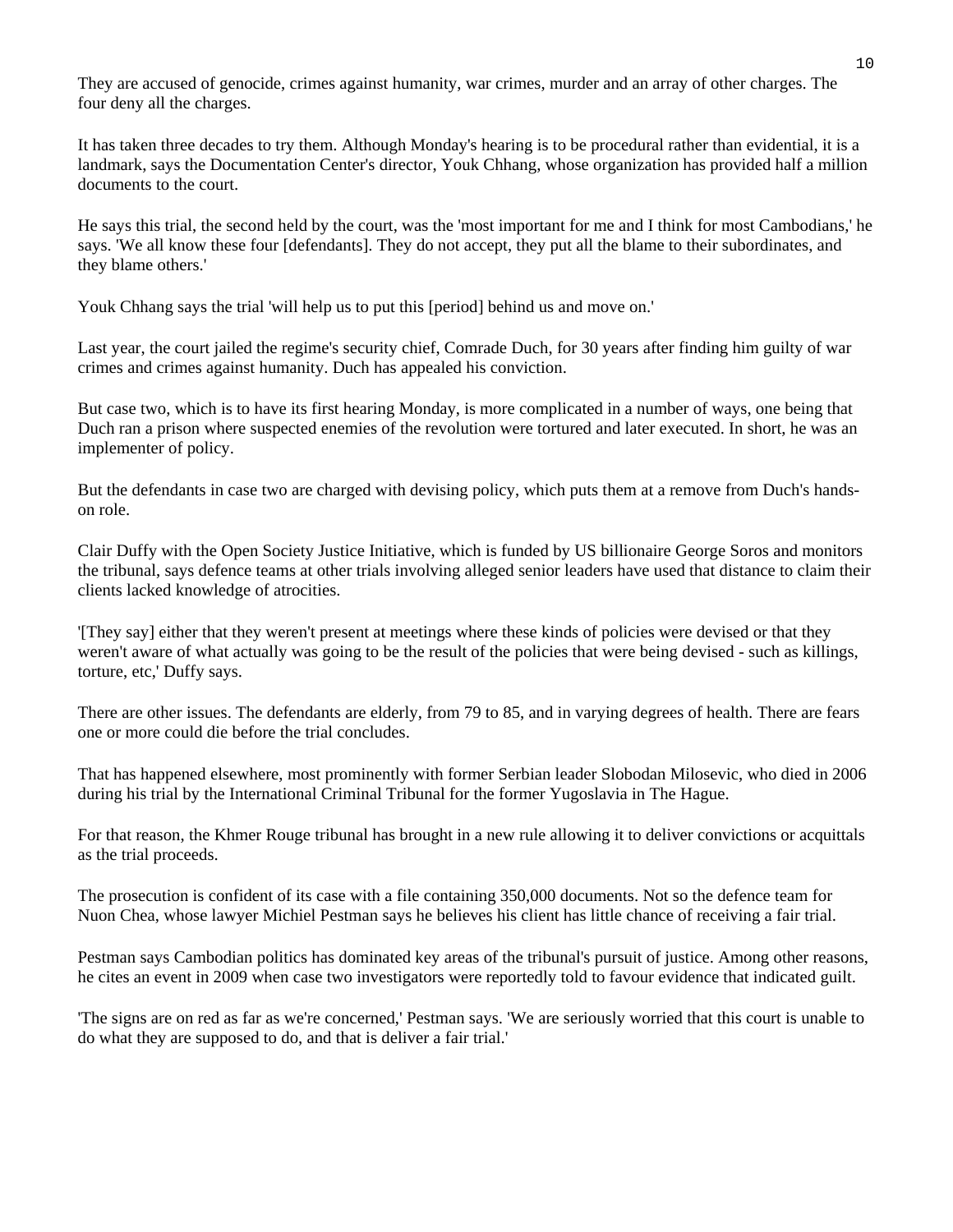BBC Online Thursday, 23 June 2011

### **Libya: ICC sets date for Gaddafi arrest warrant ruling**



*Col Gaddafi is accused of personally ordering attacks on unarmed civilians* 

The International Criminal Court has said it will decide on Monday whether to issue an arrest warrant for Libyan leader Col Muammar Gaddafi.

The panel of judges will also decide whether to seek the arrest of Col Gaddafi's son, Saif, and his intelligence chief Abdullah al-Sanussi.

Libyan officials have previously said they will ignore such a move.

The chief ICC prosecutor says the three men bear responsibility for "widespread and systematic attacks" on civilians.

Luis Moreno-Ocampo says the court has evidence showing Col Gaddafi "personally ordered attacks on unarmed Libyan civilians" and is behind the arrest, torture and disappearance of his opponents. Saif al-Islam and Mr Sanussi are accused of similar crimes.

The charges cover the days following the start of anti-government protests on 15 February. Between 500 and 700 people are believed to have been killed in that month alone and thousands more as the conflict continued.

Libya does not recognise the authority of the ICC, but Mr Moreno-Ocampo said it would be legally obliged to act on the warrants if they were issued.

Earlier this month he told Spain's El Mundo newspaper the court was "working on the assumption he will be arrested by his people" or by members of the rebels' National Transitional Council.

In a televised addressed on Wednesday evening, Col Gaddafi again insisted that attempts to remove him from power would not work.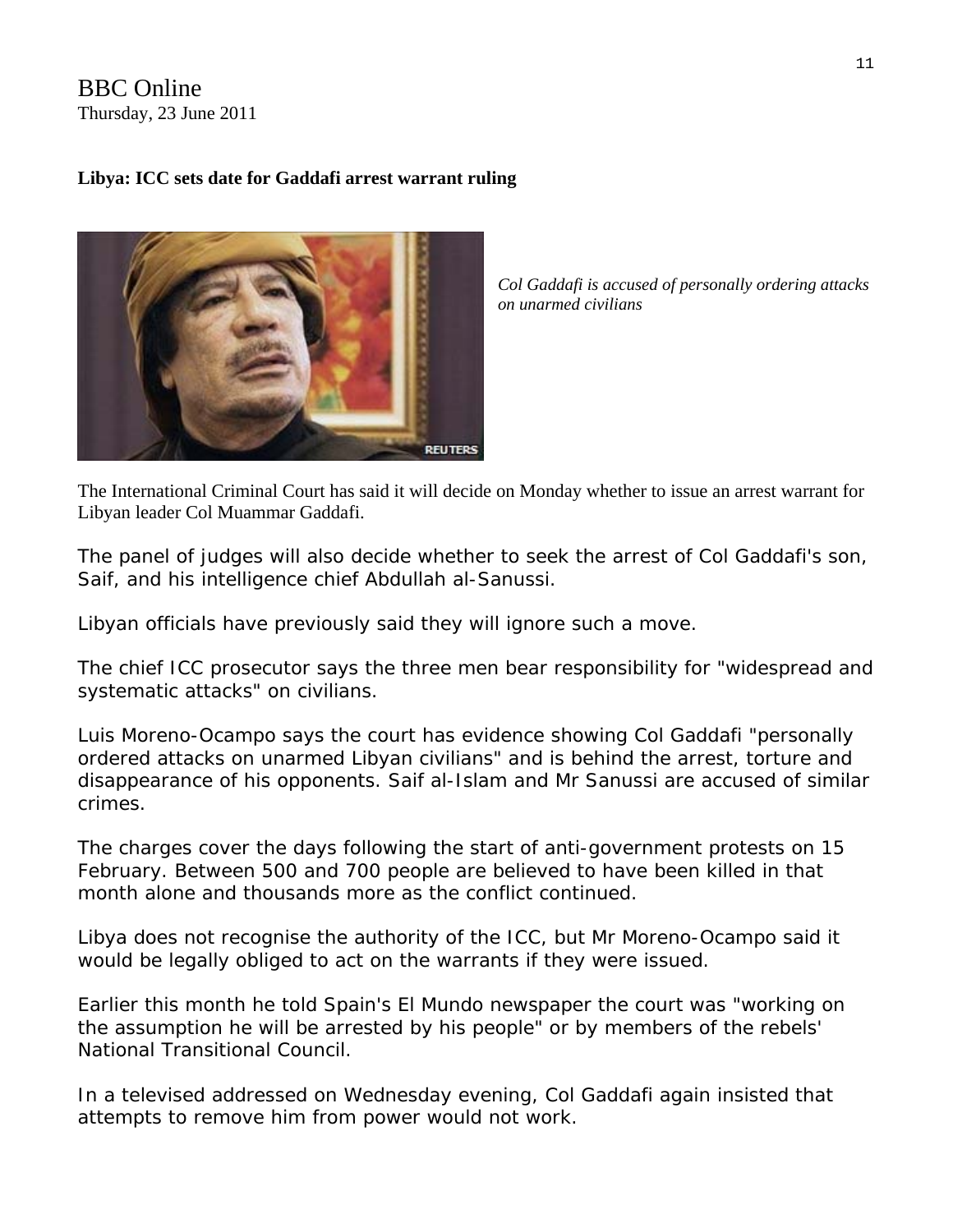### Kenya Broadcasting Corporation

Thursday, 23 June 2011

#### **Mututho summoned over ICC remarks**

Written By:Maniafu Nanzushi,



Kangundo Member of Parliament Johnstone Muthama was Thursday summoned by the Criminal Investigations Department over alleged derogatory remarks against the International Criminal Court he made at Uhuru Park.

Muthama is alleged to have read a letter while at a welcoming rally for the Ocampo six from The Hague demeaning the court.

It is during the Uhuru Park prayer rally for the Ocampo six the ICC

that the Naivasha MP made the demeaning remarks against This move comes at a time when the Kenyan government has appealed against

the decision of the court to throw out Kenya's admissibility challenging of the cases against the six Kenyans before

The content of the said letter read out to the masses that had turned up for the supposed prayer rally has landed the acting government chief whip in trouble.

And wanting to prove to the ICC that the country is indeed serious in co-operating with it, the CID summoned Muthama over the remarks.

Muthama has however termed the allegations baseless and holding no waters.

The summoning comes just a day after the government appealed against the decision by ICC to throw out the case challenging the admissibility of the Ocampo Six cases.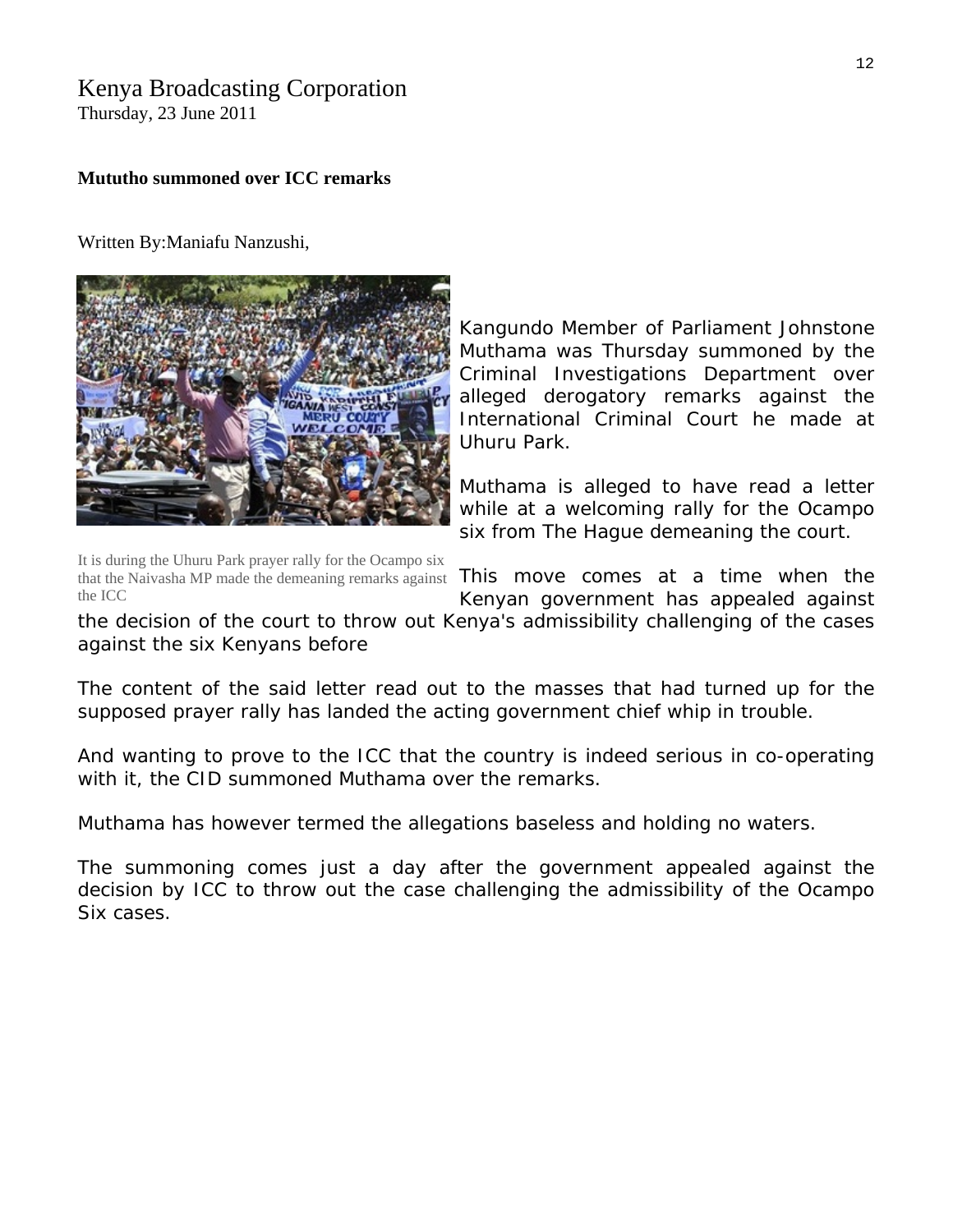### **War crimes: The world has seen the evidence. Now we must act**

In Sri Lanka, Libya, Bahrain and elsewhere, human rights abuses are being recorded and the evidence is on the internet

The broadcast last week of Channel 4's [Sri Lanka](http://www.guardian.co.uk/world/srilanka)*'s Killing Fields* documentary was a defining moment not just for the media, but for those who investigate [war crimes](http://www.guardian.co.uk/law/war-crimes). Chronicling the final bloody weeks in 2009 of the country's civil war which claimed the lives of at least 40,000 Tamil civilians, it captured in sometimes grainy, often terrifying footage, the horrors of a nation violently divided.

There was much in the documentary to commend. Its recognition that Tamil Tigers were prepared to use as pawns the civilians they claimed to represent; the forensic way it explored the UN's unconscionable retreat as the conflict worsened; the wide range of experts interviewed to provide ballast and balance. But the real significance of the film emerged from the extraordinary, almost unwatchable, footage of the horrors of those grim weeks, much of it recorded on mobile phones.

Not all the footage was taken by desperate people determined to record the crimes they were being forced to witness. One scene in the documentary, showing three people being executed, was apparently recorded on a mobile phone by a Sri Lankan government soldier as a trophy video.

True, the provenance of some of the footage can never be established, in part because those involved are dead, displaced or in hiding. As Channel 4 acknowledged, it is impossible in some cases to establish whether the footage was taken by a Tamil Tiger, Sri Lankan soldier or a civilian.

But the documentary appeared to provide compelling evidence that Sri Lankan government forces massacred prisoners, that civilian hospitals were shelled and that female Tamil fighters were sexually assaulted before being killed.

The shaky video captured on mobile phones represents a modern-day version of Goya's *Disasters of War* prints, which recorded in harrowing detail Spain's bloody battle with Napoleonic France and which were considered so shocking they remained unpublished for more than three decades after the artist's death. David Cameron spoke for many who saw the documentary when he called for the UN to launch an investigation.

The Sri Lankan government's initial response was predictable, with its defence ministry citing an expert claiming the footage had been manipulated. But its foreign ministry, aware of the mounting international outrage, has been noticeably more